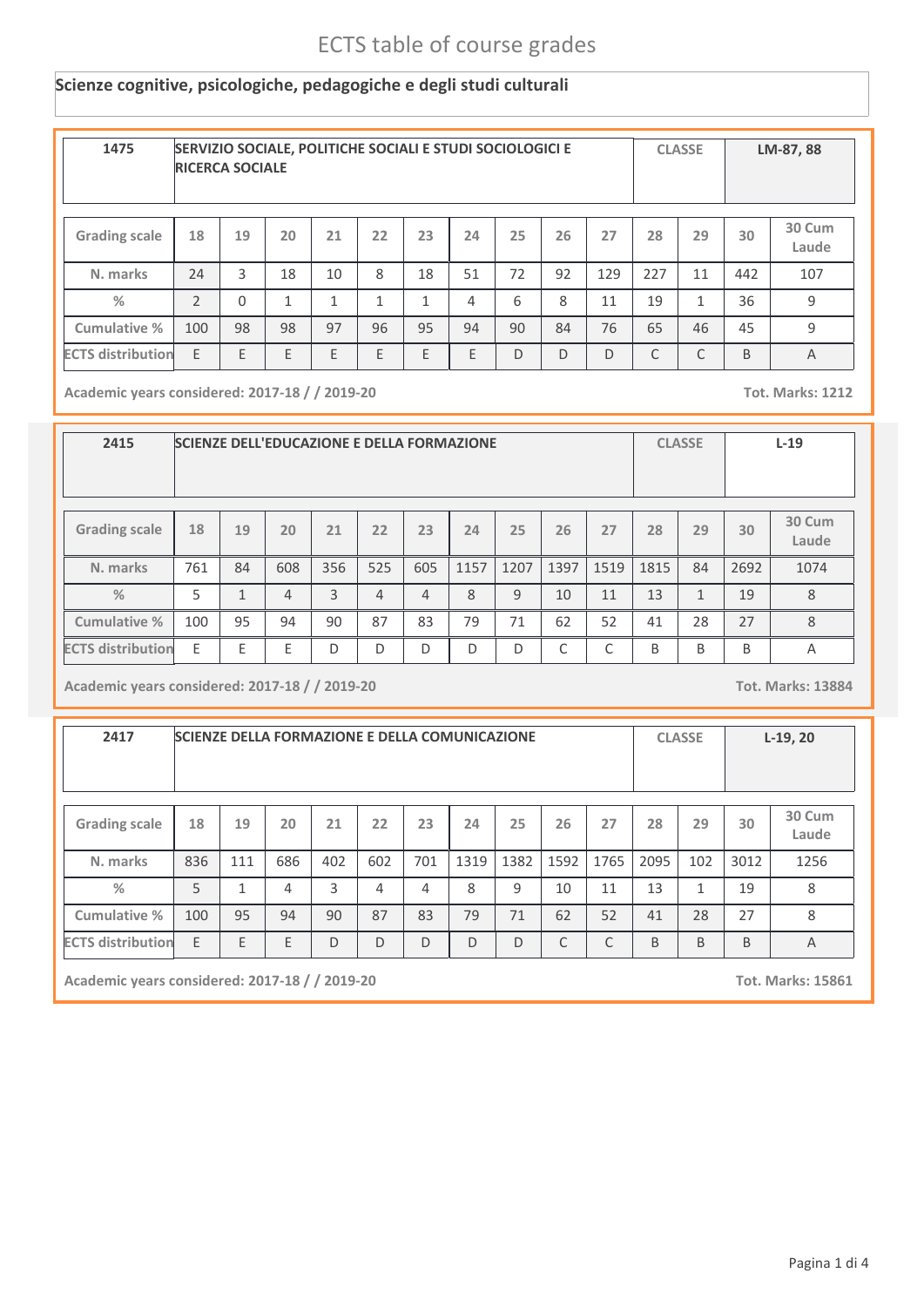| 2425                     | <b>SCIENZE DELLA COMUNICAZIONE</b> |              |                |                |    |    | <b>CLASSE</b> |     | $L-20$ |            |     |              |     |                 |
|--------------------------|------------------------------------|--------------|----------------|----------------|----|----|---------------|-----|--------|------------|-----|--------------|-----|-----------------|
| <b>Grading scale</b>     | 18                                 | 19           | 20             | 21             | 22 | 23 | 24            | 25  | 26     | 27         | 28  | 29           | 30  | 30 Cum<br>Laude |
| N. marks                 | 75                                 | 27           | 78             | 46             | 77 | 96 | 162           | 175 | 195    | 246        | 280 | 18           | 320 | 182             |
| $\frac{0}{2}$            | 4                                  | $\mathbf{1}$ | $\overline{4}$ | $\overline{2}$ | 4  | 5  | 8             | 9   | 10     | 12         | 14  | $\mathbf{1}$ | 17  | 9               |
| Cumulative %             | 100                                | 96           | 95             | 91             | 89 | 85 | 80            | 72  | 63     | 53         | 41  | 27           | 26  | 9               |
| <b>ECTS distribution</b> | E                                  | E            | E              | D              | D  | D  | D             | D   | ⌒      | $\sqrt{2}$ | B   | B            | B   | A               |

**Academic years considered: 2017-18 / / 2019-20 Tot. Marks: 1977**

**2445 SCIENZE E TECNICHE PSICOLOGICHE CLASSE L-24 Grading scale 18 N. marks Cumulative % %** 306 **19** 91 **20** 264 **<sup>21</sup> <sup>22</sup> <sup>23</sup> <sup>24</sup> <sup>25</sup> <sup>26</sup> <sup>27</sup> <sup>28</sup> <sup>29</sup> 30 Cum Laude** 181 256 399 898 958 1215 1669 2120 349 1511 **30** 3212 2 1 2 1 2 3 7 7 9 12 16 3 24 11 100 98 97 95 94 92 89 82 75 66 54 38 35 11 **ECTS distribution** E E E E E E D D D C C C B A

**Academic years considered: 2017-18 / / 2019-20 Tot. Marks: 13429**

**2455 PROGRAMMAZIONE E PROMOZIONE TURISTICA CLASSE L-15 Grading scale 18 N. marks Cumulative % %** 97 **19** 29 **20** 96 **<sup>21</sup> <sup>22</sup> <sup>23</sup> <sup>24</sup> <sup>25</sup> <sup>26</sup> <sup>27</sup> <sup>28</sup> <sup>29</sup> 30 Cum Laude** 53 88 87 215 230 241 311 341 46 317 **30** 634 3 | 1 | 3 | 2 | 3 | 3 | 8 | 8 | 9 | 11 | 12 | 2 | 24 | 11 100 97 96 93 91 88 85 77 69 60 49 37 35 11 **ECTS distribution** E E E E D D D D C C C B B A

**Academic years considered: 2017-18 / / 2019-20 Tot. Marks: 2785**

| 2456                     |     | TURISMO CULTURALE E DISCIPLINE DELLE ARTI, DELLA MUSICA E<br><b>DELLO SPETTACOLO</b> |    |    | <b>CLASSE</b> |    | $L-15,3$ |                 |     |     |     |    |     |     |
|--------------------------|-----|--------------------------------------------------------------------------------------|----|----|---------------|----|----------|-----------------|-----|-----|-----|----|-----|-----|
| <b>Grading scale</b>     | 18  | 19                                                                                   | 20 | 21 | 28            | 29 | 30       | 30 Cum<br>Laude |     |     |     |    |     |     |
| N. marks                 | 97  | 29                                                                                   | 96 | 53 | 88            | 87 | 215      | 230             | 241 | 311 | 341 | 46 | 634 | 317 |
| $\%$                     | 3   | $\mathbf{1}$                                                                         | 3  | C  | 3             | 3  | 8        | 8               | 9   | 11  | 12  | 2  | 24  | 11  |
| Cumulative %             | 100 | 97                                                                                   | 96 | 93 | 91            | 88 | 85       | 77              | 69  | 60  | 49  | 37 | 35  | 11  |
| <b>ECTS distribution</b> | E.  | E                                                                                    | E  | E  | C             | C  | B        | B               | A   |     |     |    |     |     |

**Academic years considered: 2017-18 / / 2019-20 Tot. Marks: 2785**

Pagina 2 di 4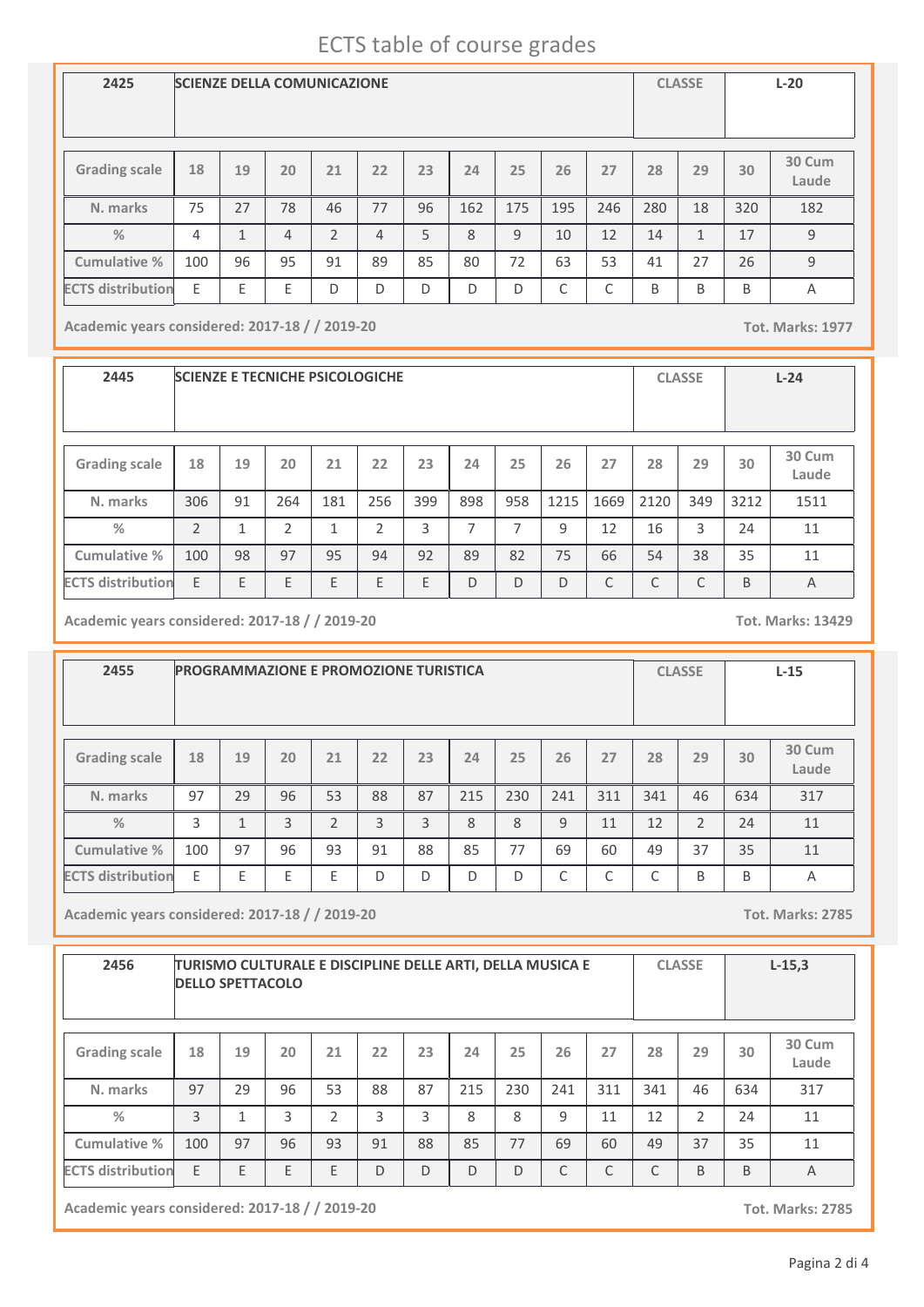| 2457                     | SCIENZE DEL TURISMO, DELLA CULTURA E DELL'IMPRESA |                         |    |                |    | <b>CLASSE</b> |     | $L-15$ |              |     |     |                |     |                 |
|--------------------------|---------------------------------------------------|-------------------------|----|----------------|----|---------------|-----|--------|--------------|-----|-----|----------------|-----|-----------------|
|                          |                                                   |                         |    |                |    |               |     |        |              |     |     |                |     |                 |
| <b>Grading scale</b>     | 18                                                | 19                      | 20 | 21             | 22 | 23            | 24  | 25     | 26           | 27  | 28  | 29             | 30  | 30 Cum<br>Laude |
| N. marks                 | 97                                                | 29                      | 96 | 53             | 88 | 87            | 215 | 230    | 241          | 311 | 341 | 46             | 634 | 317             |
| $\frac{0}{0}$            | 3                                                 | $\mathbf{\overline{1}}$ | 3  | $\overline{2}$ | 3  | 3             | 8   | 8      | $\mathbf{q}$ | 11  | 12  | $\mathfrak{D}$ | 74  | 11              |
| Cumulative %             | 100                                               | 97                      | 96 | 93             | 91 | 88            | 85  | 77     | 69           | 60  | 49  | 37             | 35  | 11              |
| <b>ECTS distribution</b> | E                                                 | E                       | E  | E              | D  | D             | D   | D      | C            | C   | C   | B              | B   | A               |

**Academic years considered: 2017-18 / / 2019-20 Tot. Marks: 2785**

**2460 SCIENZE PEDAGOGICHE CLASSE LM-85 Grading scale 18 N. marks Cumulative % %** 112 **19** 41 **20** 89 **<sup>21</sup> <sup>22</sup> <sup>23</sup> <sup>24</sup> <sup>25</sup> <sup>26</sup> <sup>27</sup> <sup>28</sup> <sup>29</sup> 30 Cum Laude** 54 | 93 | 100 | 283 | 316 | 355 | 523 | 586 | 51 | 956 | 404 **30** 956 3 | 1 | 2 | 1 | 2 | 3 | 7 | 8 | 9 | 13 | 15 | 1 | 25 | 10 100 97 96 94 93 91 88 81 73 64 51 36 35 10 **ECTS distribution** E E E E E D D D D C C B B A

**Academic years considered: 2017-18 / / 2019-20 Tot. Marks: 3963**

**2461 TEORIE DELLA COMUNICAZIONE E DEI LINGUAGGI CLASSE LM-92 Grading scale 18 N. marks Cumulative % %** 0 **19** 0 **20** 0 **<sup>21</sup> <sup>22</sup> <sup>23</sup> <sup>24</sup> <sup>25</sup> <sup>26</sup> <sup>27</sup> <sup>28</sup> <sup>29</sup> 30 Cum Laude** 0 0 0 0 0 0 0 0 0 0 0 1 **30** 2 0 0 0 0 0 0 0 0 0 0 0 0 0 0 0 0 0 1 0 33 100 100 100 100 100 100 100 100 100 100 100 100 100 33 **ECTS distribution** B A

**Academic years considered: 2017-18 / / 2019-20 Tot. Marks: 3**

| 2470                     |              |          | <b>TURISMO E SPETTACOLO</b> |              | <b>CLASSE</b> |                | LM-49,65 |    |    |    |     |    |     |                 |
|--------------------------|--------------|----------|-----------------------------|--------------|---------------|----------------|----------|----|----|----|-----|----|-----|-----------------|
| <b>Grading scale</b>     | 18           | 19       | 20                          | 21           | 22            | 23             | 24       | 25 | 26 | 27 | 28  | 29 | 30  | 30 Cum<br>Laude |
| N. marks                 | 9            | 3        | 6                           | 8            | 9             | 11             | 21       | 35 | 38 | 71 | 110 | 17 | 195 | 121             |
| %                        | $\mathbf{1}$ | $\Omega$ | $\mathbf{1}$                | $\mathbf{1}$ | 1             | $\overline{2}$ | 3        | 5  | 6  | 11 | 17  | 3  | 30  | 19              |
| Cumulative %             | 100          | 99       | 99                          | 98           | 97            | 96             | 94       | 91 | 86 | 80 | 69  | 52 | 49  | 19              |
| <b>ECTS distribution</b> | E            | E        | E                           | E            | E             | Ε              | E        | D  | D  | D  | C   | C  | B   | $\overline{A}$  |

**Academic years considered: 2017-18 / / 2019-20 Tot. Marks: 654**

Pagina 3 di 4